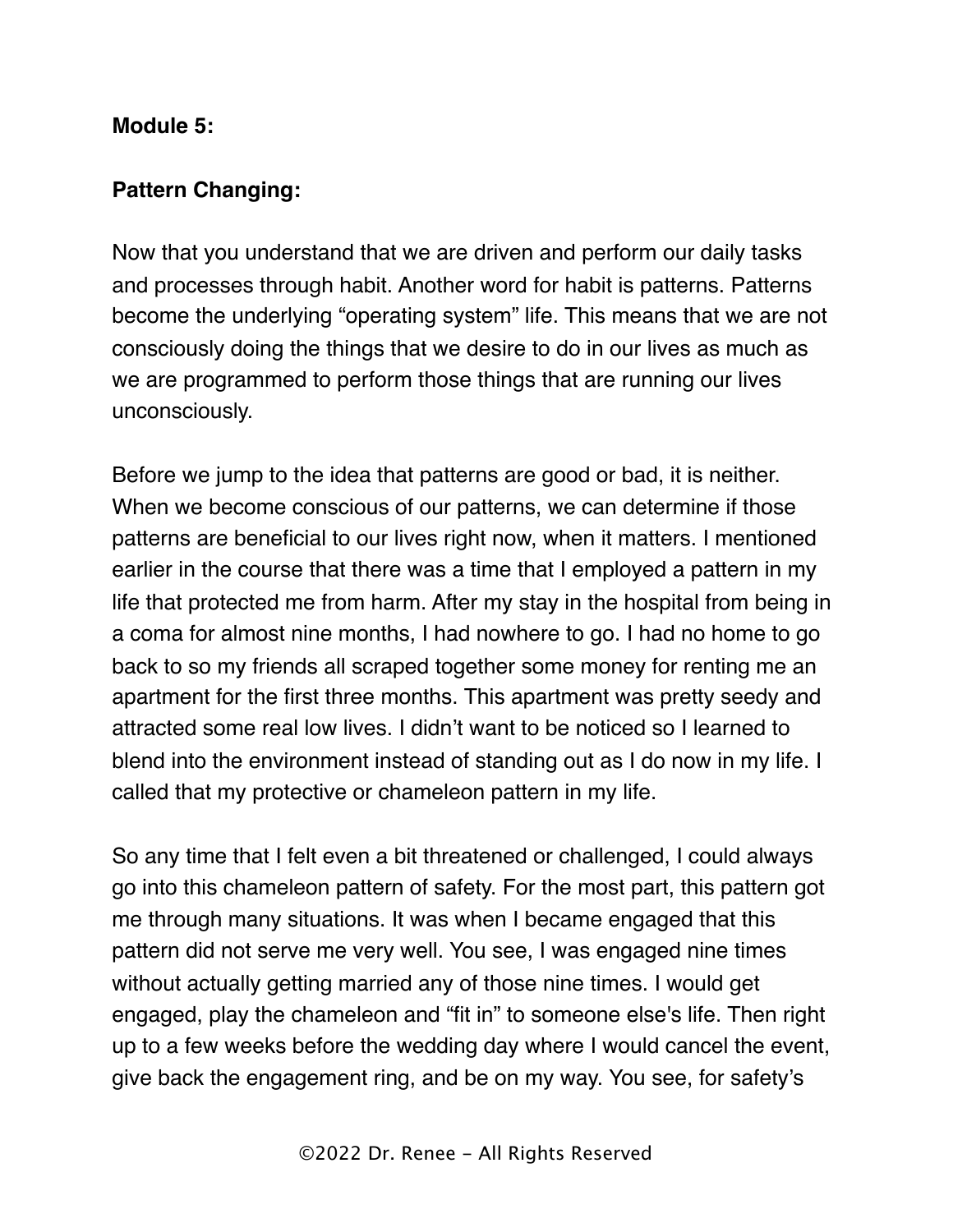sake, I was attracted to these nine men because they had the means to provide a very safe and secure life. They all did very well in the money department and one of my top five values is security. But the closer that we got to the wedding day, the more my "chameleon" pattern of hiding served me less and less. You see, if I had gone through any of those nine engagements and actually married any of the gentlemen, we would have been divorced within a year or two or I would have been self prescribing cocktails or even pills to dull the pain of being in the wrong relationship with the possibility of living my wrong life.

It took me nine times repeating this behavior or pattern until it became apparent to me that I needed to cut it out! I wanted to be with my own love of my life but not to sacrifice my not being authentic with myself. To change this pattern, I needed to interrupt it by doing the following steps.

Step one, I needed to learn to love myself first. By loving myself first, I would be in a better position to attracting my Mr. Right. Also, by loving and knowing myself, I could now recognize that I was running a pattern by attracting these same men over and over. Once I recognized what was truly important to me, what core values that were important to me, only then could I be authentic and able to recognize who was perfect for me as well as for them.

Step two is that I needed to learn how to communicate with myself in order to not sabotage the essence of who I am. Words are powerful and they affect our behavior and ultimately what we attract to our lives. So being able to use powerful and appropriate self-talk, we are now programming from the conscious level to the unconscious patterns.You are probably noticing that both step 1 and step 2 are also Module 1 and Module 2 in your course. They are so important that put them in that order of importance just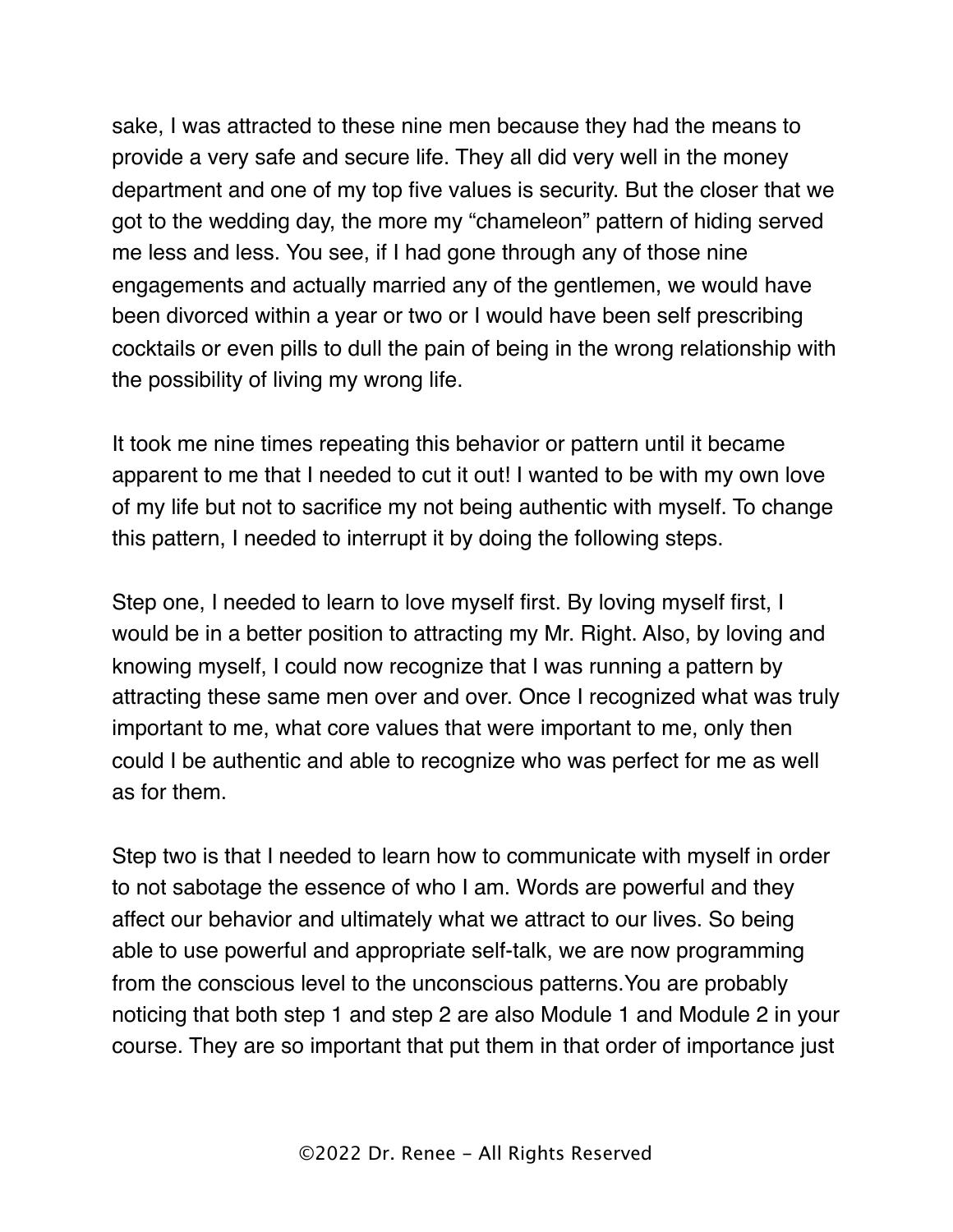to make sure that we addressed it in the order that impacts your life the most.

So how do we change the patterns that don't support the authentic you? Well, here are the steps to get you started. Look for some behaviors that you're not happy with the results that are produced for you. That is a sure sign that a corrupt operating system or pattern is running the show in an unseen manner. We've used this example before but it's a very popular pattern and bears repeating. If you tend to have a result of frequently being late for appointments, then let's start there.

To make this an even more relevant issue, let's also assume that your reason or belief is that something outside of you is causing you to be late. For this example, we'll say that you are late because your significant other makes you late. So now, I want you to be aware of the next time that being late in this manor happens. Listen to what you're saying out loud or internally. If it is not empowering like, "He (or she) is always making me late!" I'd like to stop yourself mid-sentence or mid-thought and say the following, "Cancel, Cancel, Cancel, 5, 4, 3, 2, 1!"

That cancel statement will interrupt your pattern of thought and unlink it from your behavior. Now, this is the important part, immediately you need to fill that void of thought with something that is more empowering and real. In this case, the following statement would be, "I am in charge of my time and I am in charge of my actions!" or you could also say, "I am the master of my day!"

That's it. Yes, it's that simple. Here is the hard part of this process. It's not the interruption part that cancels out your poor thoughts. The part that challenges us most is the preparation part. Take the time to first identify your shortcomings, take 100% responsibility for your actions and commit to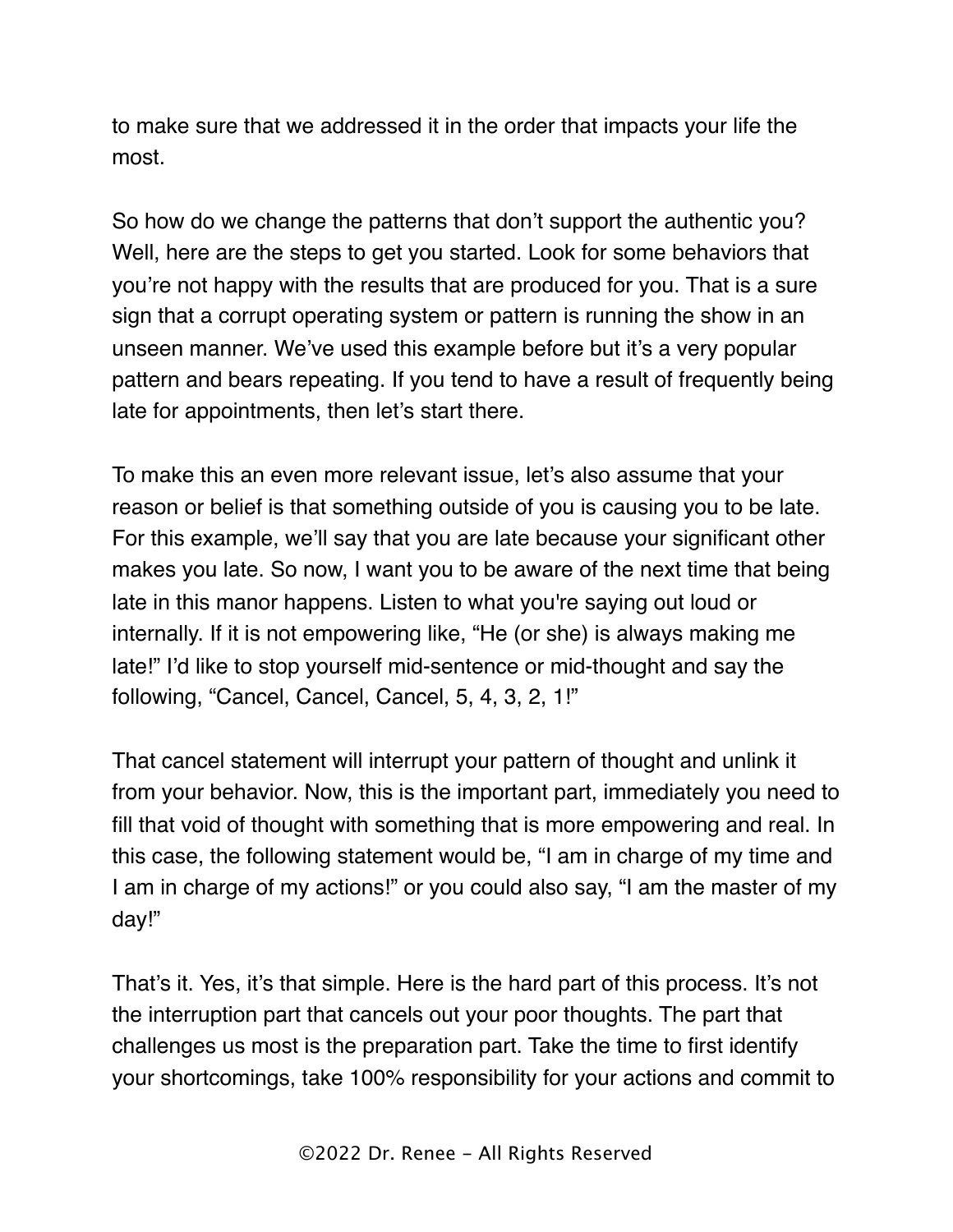the words or the new script that you will replace with your old belief. But in essence, it's that easy.

A proactive way to change your patterns is by incorporating this new empowering statement into your daily affirmations. The time that you sit down and write your gratitude should be followed up with declaring your affirmations of the day. This will slowly condition your patterns and assist you in changing them forever. Stating them in your daily affirmations will also keep this top of mind so you'll stay focused on being on time for all of your appointments.

Choose the patterns that affect the positive results of your life more immediately. If you're losing business or clients because you are consistently late for appointments, I would say that this counts as a priority in pattern-changing in your life right now.

You can apply this technique to many areas of your life. Of course, being a love and relationship expert, I would suggest looking at those habits or patterns that are sabotaging the relationships in your life. It could be a pattern of not checking your balance in your bank account. That will affect your life in a profound way too. You may not call family members on the phone because you created a belief that became a core pattern that prevents you from having a deeper bond with those who love you. Or a pattern that may be important could be something that impacts your health. You may be using food as your reward system for performing well in another area of your life. Short term, rewarding yourself with a treat won't harm your health, but making this a long term pattern will definitely impact your health now and for years to come.

So you see, if you are not aware of who is making your decisions in your life, you will be doomed to the same, unwelcomed results. If you keep